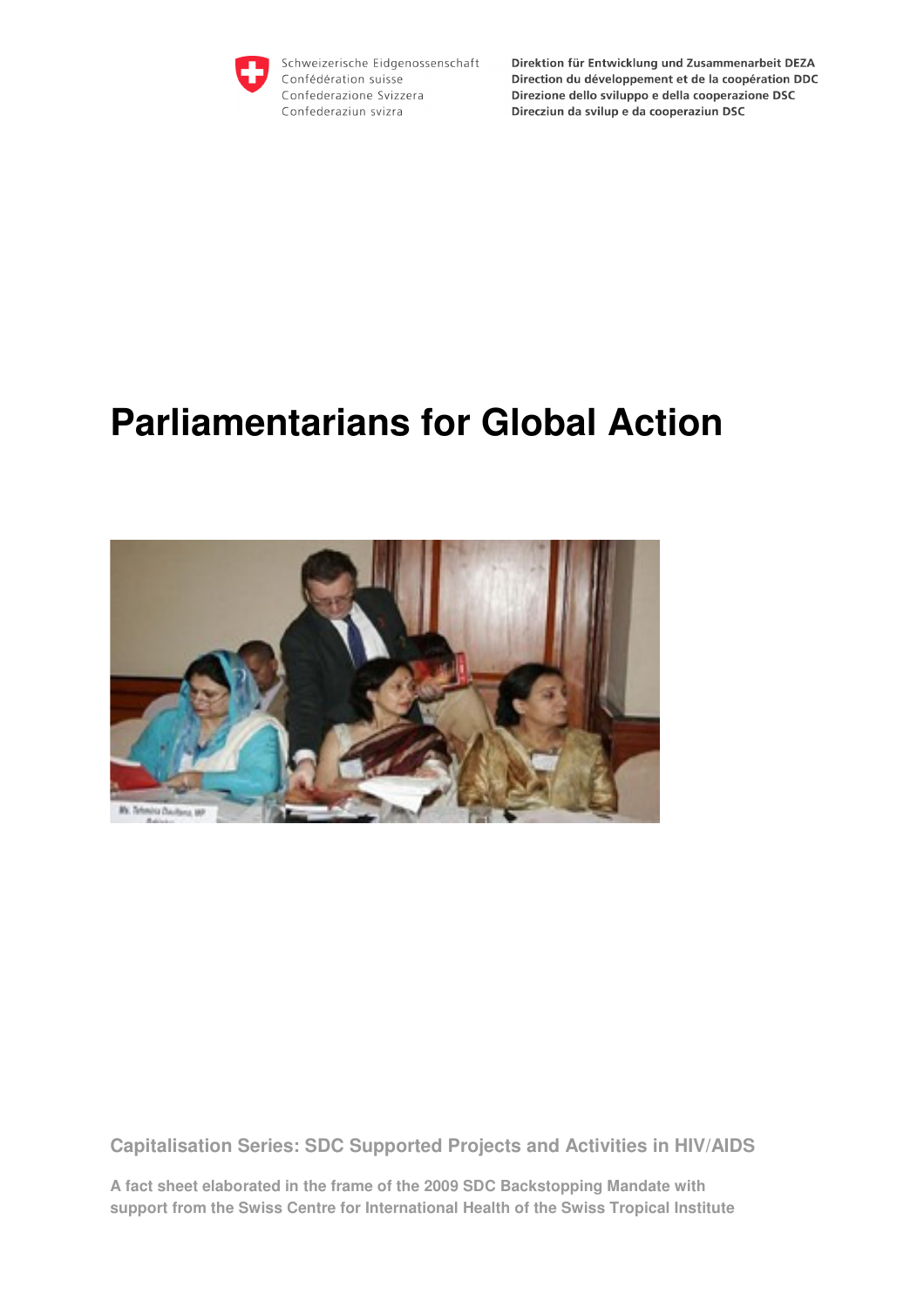### **Introduction**

The HIV/AIDS epidemic in Asia is still concentrated amongst marginalized groups, such as men having sex with men, sex workers, etc. This leaves a narrow window of opportunity to control epidemics before they become widespread, threatening larger numbers of people, and having serious consequences on Asia's economic and development progress. Political leadership and commitment is known to be a critical factor for success in the fight against HIV and AIDS. Reaching out to parliamentarians as key opinion and decision makers to set the agenda, make policy and allocate resources, is thus a crucial strategy in addressing HIV and AIDS.

## **Objectives**

Parliamentarians for Global Action (PGA) aim to mobilise public support around HIV and AIDS, and the needs of those affected as part of a greater movement of international solidarity. It is expected that PGA activities will sensitise Members of Parliament from a variety of countries and assist them to develop concrete measures to address HIV and AIDS issues, and create an enabling environment for the implementation of internationally agreed developmental goals, including the Millennium Development Goals and the UN Declaration of Commitment on HIV and AIDS.

# **Project Description**

PGA was established in 1978 in Washington, DC, U.S.A. by concerned parliamentarians from around the world to take joint action on global problems which could not be solved by any one government or parliament. While its initial driving force was the critical need for nuclear disarmament, the PGA today works on an expanded list of global issues such as fostering democracy, human rights and population issues, HIV and AIDS, conflict prevention and management, international law and environmental issues. Since 2005, PGA (Sustainable Development, Health and Population Program) has concentrated on policy advocacy for HIV and AIDS, sexual and reproductive health, and co-infections in South Asian countries with Parliamentarians and key partners such as Actionaid International, UNAIDS Pakistan, UNDP, UNFPA and WHO. In accordance with the global mandate of PGA, the activities undertaken by PGA members in South Asia have been designed as a model for implementation in other regions and countries. In February 2009 and with the support of SDC, PGA organized a two day seminar on HIV policy in Nepal, resulting in the Kathmandu Declaration of Action.

# **Outcomes and Achievements**

The events and conferences organised in Pakistan, Nepal, Bangladesh, India and Sri Lanka gathered parliamentarians, ministers and politicians around the issue of HIV and AIDS, and resulted in these policy makers being sensitised and more committed to contributing to the HIV/AIDS response in their country. Thanks to PGA's efforts, national and local action plans were developed defining clear